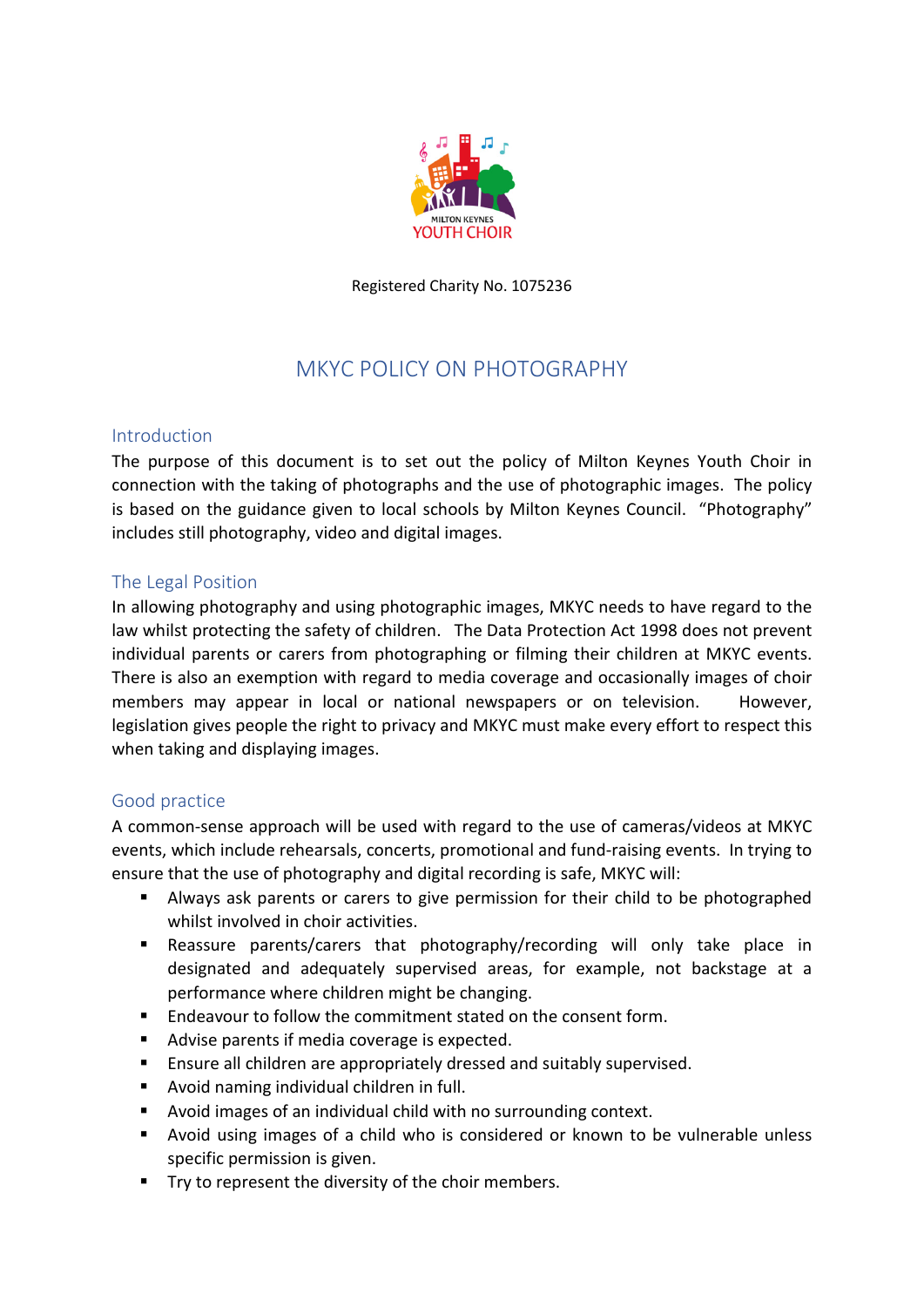- Not use images likely to cause distress or embarrassment to the child or parent.
- Be aware of children's safety and challenge and report any inappropriate photography or intrusive photography.
- Ask parents/carers using a video camera not to obscure the view of others.
- Avoid using photographs of children after they have left the choir if requested to do so by parent or singer.
- Review images regularly and delete/destroy any unwanted material.

# Consent

MKYC will always obtain the permission of parents/carers to use their child's image. Once obtained, the consent/non-consent will be valid until notified otherwise by the parent or choir member (appendix 1).

In cases where a parent/carer does not agree to their child being photographed, MKYC will make every effort to comply with this wish but it could sometimes be difficult to achieve this. When taking still photographs of the choir for use on the website or in promotional literature (including articles for the media), MKYC will remove the child in question from the group before taking any shots. When making video recordings of a performance for use on the website or a DVD, MKYC will notify the parents of the child and give them the opportunity of withdrawing their child from the performance.

# Other Photography at MKYC Concerts

Provided they observe the good practice set out in clause 2 above, parents/carers are welcome to take photographs (still and video) of their own children at concerts. However, because singing in a choir is a group activity, these photographs will inevitably include other choir members. MKYC cannot prevent this from happening and, as a last resort, it might be necessary for parents who did not wish their child to be photographed by other parents to withdraw them from the concert.

# Photography at Promotional and Fund-Raising Events

It is much more difficult to regulate photography when the choir performs in a completely public arena. MKYC will try to prevent any photography which is obviously inappropriate or intrusive but we cannot prevent general unauthorised photography from taking place. Parents who do not wish their children to be photographed should withdraw them from such events.

# Social Media

MKYC understands that photographic images of the choir may be circulated on social media sites such as Facebook and You Tube. When posting images on social media sites, please be considerate and do not post anything which could cause embarrassment or distress to other members of the choir. Please also refrain from identifying other choir members without their permission.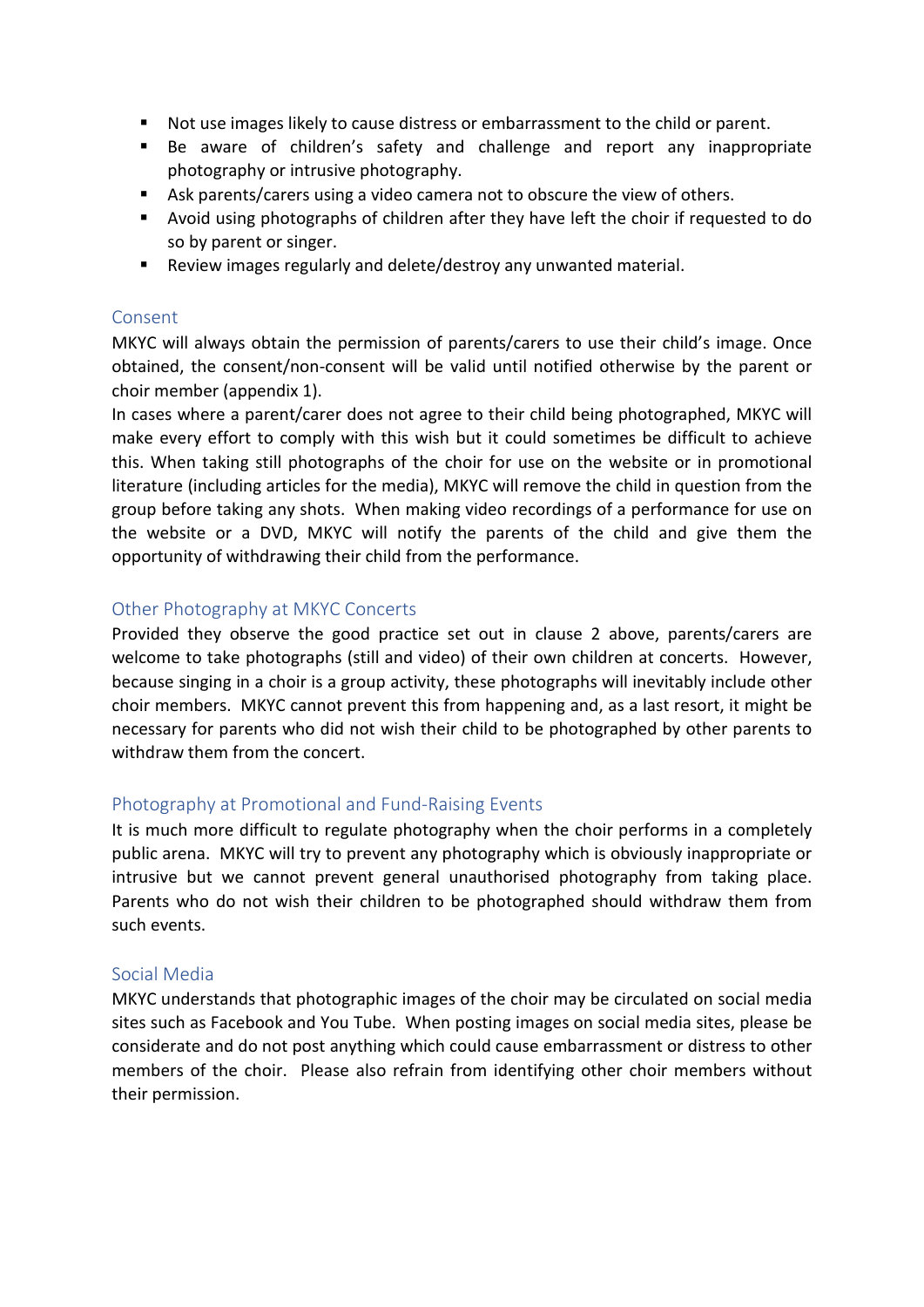#### Other Media coverage

Images taken for the purpose of journalism are exempt from the Data Protection Act. However, those choir members whose parents/carers have refused permission for their child's image to be used by MKYC will be excluded from media coverage. In any event, to reduce the risk of images being used inappropriately, MKYC will always ensure that choir members are suitably dressed.

#### MKYC website

MKYC uses its website to advertise its presence, to attract new members and to share information. In order to keep the website interesting and vibrant, we need to use photographic images of the choir. However, MKYC will always avoid using personal information relating to an individual child or adult and will never include full names, addresses, phone numbers or email addresses.

#### Webcams

The use of webcams is covered by data protection requirements. The area where the webcam is being used will be clearly marked and people will be told of its existence and purpose. Parents/carers must give permission for their child to be involved in web cam use.

#### Choir Members photographing each other

There may be occasions where children take inappropriate photographs of their friends. MKYC will discourage this by asking the choir members not to use mobile phones with cameras in changing areas or toilets, etc.

November 2019